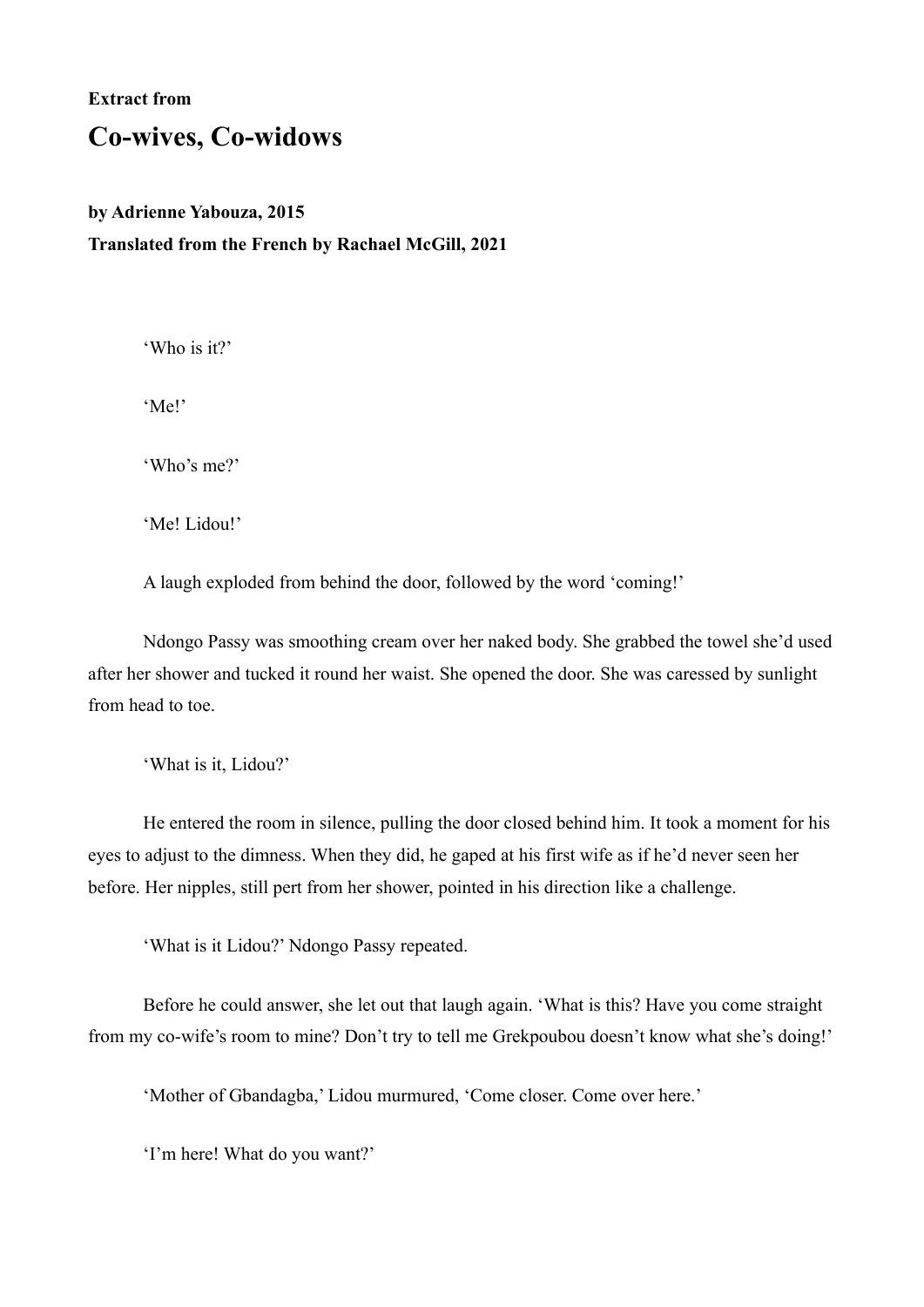He pulled her towards him and began to suck on her breasts as if she was his own mother, not the mother of Gbandagba, his son. He sucked as if he'd been thirsting for those two teats since the beginning of time. After three minutes he stopped, satisfied. Ndongo Passy sat on the edge of the bed.

'It's Sunday, isn't it?' she asked him. 'It's January  $24<sup>th</sup>$ , isn't it?'

'That's right.'

'Then you have to get out of here now. I need to make myself beautiful. It's election day, remember? I'm on the register, I've got my polling card in my bag. I'm going to go and vote to the best of my abilities, like a good citizen.'

'But do you know how?'

'Yes! My co-wife and I are going down together. We've been discussing this election for some time.'

'What are you going to vote for? Who, I mean?'

'The same as Grekpoubou. We've decided.'

'You didn't consult me!'

'I've got my card, you've got your card. This is every man for himself!'

'But you're not man, Ndongo Passy. You're my first wife.'

'That's got nothing to do with it. Husband and wife vote separately. That's what democracy is.'

'Who said that?'

Lidou left to let his wife get dressed. In the living room he found Grekpoubou, with whom he'd spent the night. She served him a plate of *yabanda* and a large glass of *kangoya,* then left him alone to eat. She had to make herself beautiful too. It was the first time she'd voted. She was voting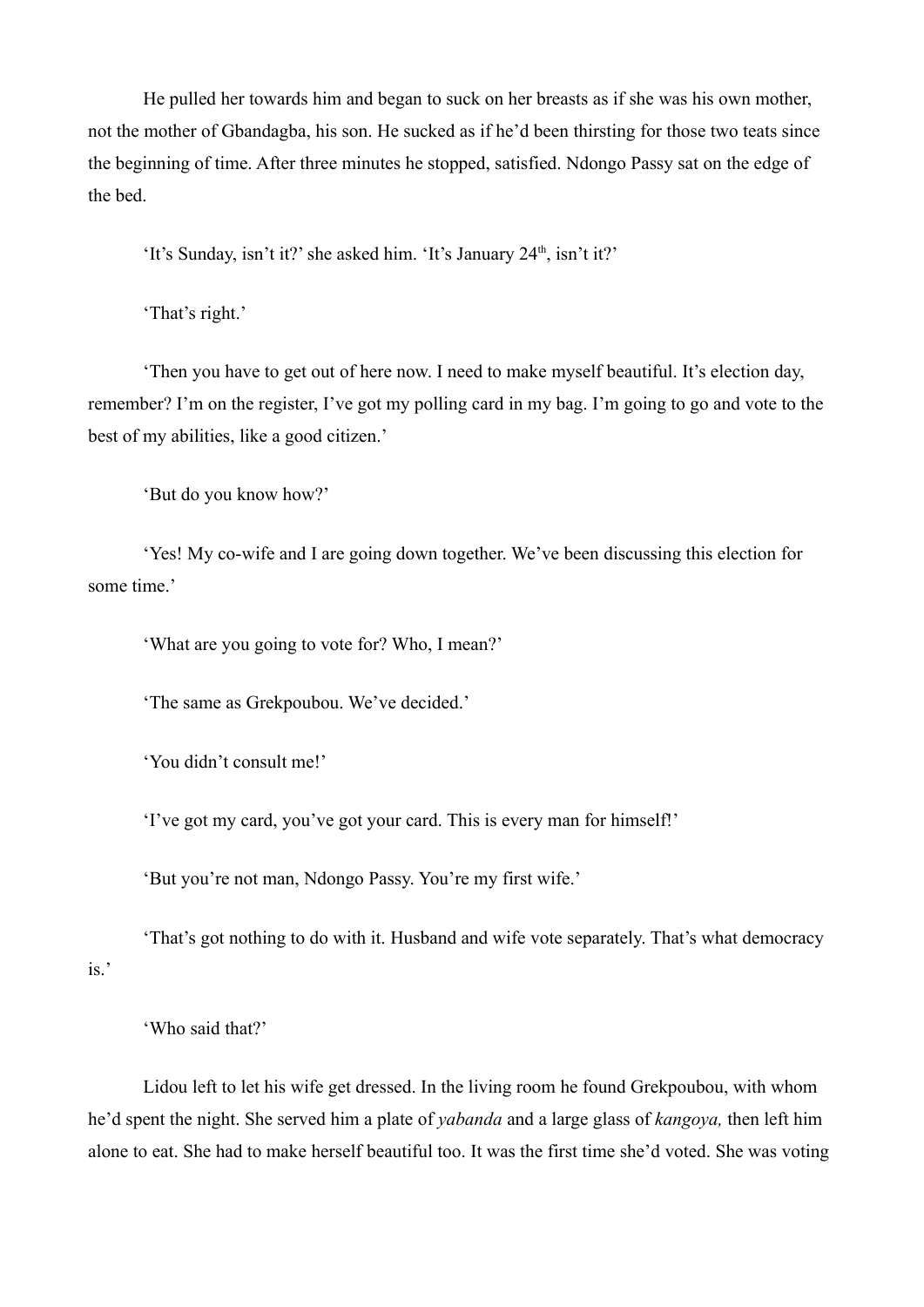for her own future and for that of her four children, who weren't old enough to do it for themselves. Ndongo Passy was voting for herself and for her only child, Gbandagba, who was twelve.

Ndongo Passy wore an indigo suit, her co-wife a long black skirt and a golden yellow blouse. As the two women stepped out into the dusty street, their husband was making himself comfortable in his armchair beneath the shade of the mango tree. 'Safe trip!' he shouted with a chuckle.

Who knows which of the women was the first to complain about the sun. It beat down mercilessly and democratically on all citizens, regardless of gender, ethnicity, religion or age, regardless of whether they planned to vote for the president or to sneak a vote for one of the four opposition candidates into the envelope. The sun, like the mosquito, was pan-sexual and gregarious; every variety of flesh was welcome.

The polling station for the first arrondissement was in the nursery school in Cité Cristophe. It had been open since 7am. By the time Ndongo Passy and Grekpoubou arrived at 9am, the queue outside was 25 metres long. A question for the older pupils at the primary school: at a rate of 2.5-2.7 metres of voter per hour, at what time would the two women fulfil their civic duty?

Lidou was in possession of two beautiful wives. He spent two nights with one, the next two with the other, and was never required to choose between them. He preferred to let his two wives go to the polling station alone while he stayed in his courtyard, under the shade of his mango tree, flicking through the Christmas double edition of his French magazine, *Maisons d'aujourd'hui*. He hadn't decided whether to go and vote himself. Making a choice usually meant getting it wrong. This time it was an even more devilishly deceptive than usual: five candidates! Like having to choose between five serious illnesses. Mind you, not all serious illnesses packed the same punch; not all were incurable, for example. Lidou placed the magazine on his knees for a moment and closed his eyes. Some people said, correctly, that life itself was a mortal illness, that death was a garment everyone would have to put on one day. Maybe that meant he should go and vote; choosing one candidate or the other wasn't as serious as life and death. The world wouldn't end if it turned out he, Lidou, was no better at voting than the next man, even if the next man was as illiterate as a perch in the river.

Lidou's radio was always tuned to *Ndéké Luka.* The music began to work its way under his skin: he could've got up right then and started dancing the *yangbabolo*, alone in the courtyard. Business was good: he was throwing up building after building in the Republic, and he'd carry on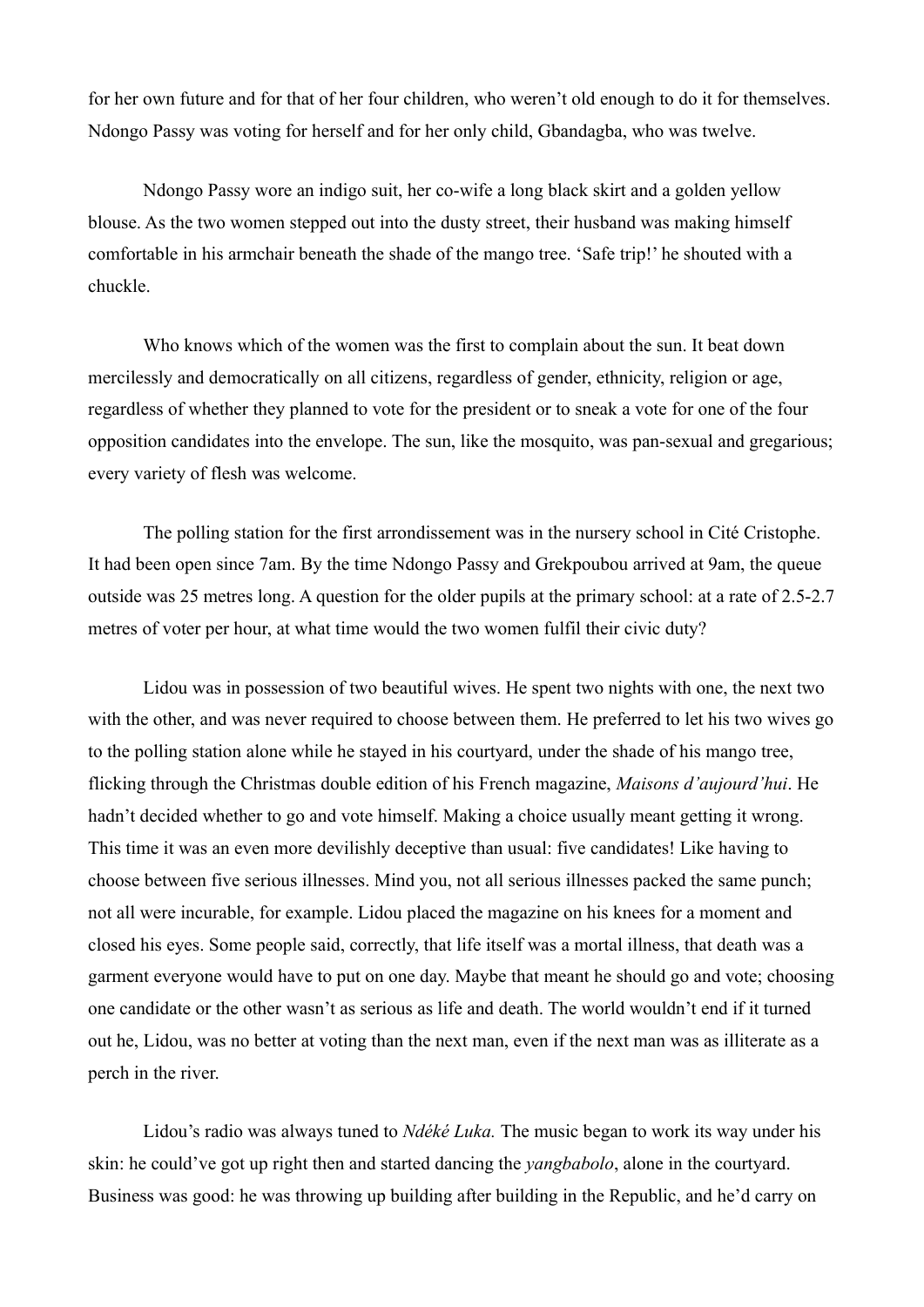for as long as the Congolese and Cameroonian cement lasted. Building houses was as important as voting, more important in fact. At the centre of Lidou's magazine of exclusive new houses built by the French, in France, was a glossy red and white Father Christmas spitting out a speech bubble that said, 'Laying the foundations for a prosperous nation!' Wise words. Santa had certainly earned his status as a prophet, alongside Jesus Christ (amen) and Mohammed (Inch'Allah).

Who better to believe in on election day than Father Christmas and his international prophet friends? Me, thought Lidou. Me and my small business. I'm constructing this country, brick by brick, using nothing but my own graft. I'm a living example of the electoral slogan, 'work, only work'. I should be voting for myself. Come to think of it, I'd probably make an excellent president, but it's not as if I can do everything.

He gazed upwards. A red powder coated the leaves of the mango tree like some sort of leprous plague. Perhaps it would kill the tree. Lidou shuddered, closed his eyes again.

After 3.10 metres of voters, the co-wives had reached an enviable position under the shade of the giant rubber tree that filled the courtyard of the nursery school. A pregnant woman walked the length of the queue to the front. She had priority, as did the old and infirm. If there'd been a pregnant candidate for the presidency, they could all have saved some time by just letting her go first: she'd be elected in the first hour of the first round of voting without even needing to distribute extra polling cards to her friends or pay a magician to make certain ballot boxes appear and certain others disappear.

Time ticked by. 'How are your feet, sister?' Ndongo Passy asked Grekpoubou.

'OK.'

'That's good.'

'But we don't vote with our feet, do we?'

Ndongo Passy burst out laughing. It was probably the tenth time she'd laughed since she got up that morning. Perhaps it was the laugh that kept her large body, solid but supple, in such good shape.

'You vote with your finger, sister. You press your finger into the ink, just once.'